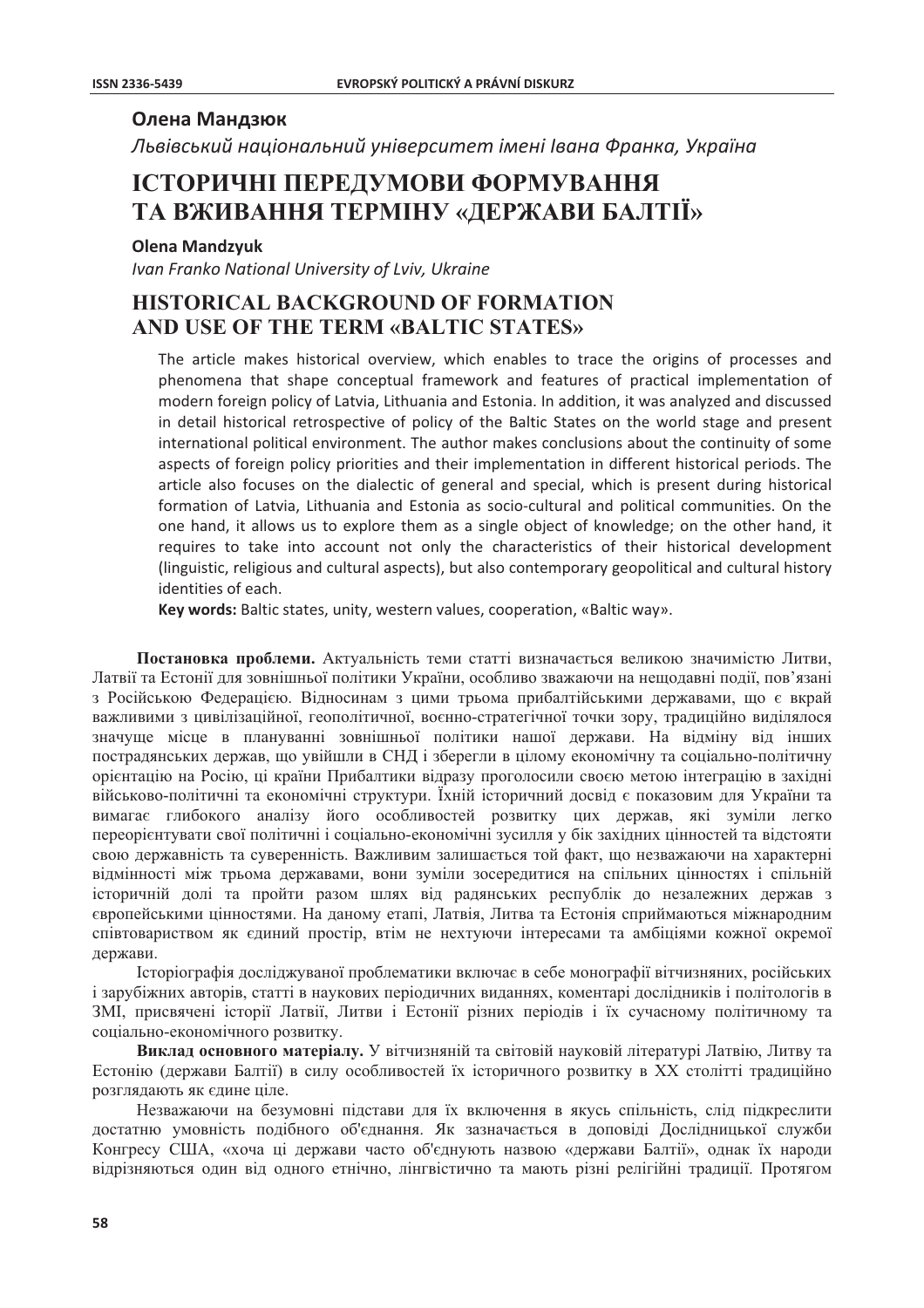більшої частини своєї історії вони перебували піл контролем різних держав»<sup>1</sup>.

Історія державності Литви на відміну від Естонії та Латвії, чиї сучасні території традиційно входили до складу інших держав, є найбільш тривалою, адже неможливо заперечити незалежне існування Великого князівства Литовського з першої половини XIII століття.

З XIII в. на території Латвії існувало державне утворення німецьких хрестоносців - Лівонія; після невдалої для Московського царства Лівонської війни її територія була поділена між Річчю Посполитою (до складу якої уввійшла Латгалія, васальне Курляндське, або Курземське герцогство), Швецією (їй відійшли землі на півночі сучасної Естонії) та Данією (острів Сааремаа (Езель)). Згідно Альтмаркського перемир'я, що завершило військовий конфлікт між Річчю Посполитою і Швецією 1600-1629 рр., Естляндія (Північна Естонія) і Ліфляндія (Південна Естонія і Північна Латвія), а також балтійські порти від Вісли до Німану повністю відійшли Швеції; з 1645 р Швеція стала володіти і о.Сааремаа. Боротьба північних держав за прибалтійські території завершилася в XVIII столітті, коли спочатку згідно Ніштдатського мирного договору 1721 року Естляндія, Ліфляндія і о. Сааремаа перейшли до Росії, а згодом при першому розділі Польщі до складу Російської імперії була включена Латгалія (Інфлянти), а при третьому - в 1795 р - території Литви та Курляндського герцогства.

Характерно, що до середини XIX століття прибалтійські губернії (території Естляндської, Ліфляндської та Курляндської губерній) називалися, як правило, «остзейськими», що відповідало їх німецькому минулому (Ostsee., німецька - Балтійське море), тим самим підкреслюючи свій особливий правовий статус в складі імперії. Правова відособленість (або так званий «остзейський порядок») була властива цим землям в усі історичні періоди - як в періоди польського чи шведського панування, так і в часи російського домінування. Остаточне закріплення ця правова відособленість отримала в «акордних пунктах», які були укладені між російським царем Петром I та місцевими корпораціями дворян і городян в період Північної війни, а згодом була закріплена в його жалуваних грамотах «1) ліфляндського дворянству; 2)місту Рига; 3) Естляндському дворянству; 4) місту Ревелю»<sup>2</sup>. «Середньовічні привілеї дворянства і міст, станові органи самоврядування, панування лютеранської Церкви, патронат, німецька мова в якості офіційної, відмінності в оподаткуванні податками (державні податки стягувалися тільки з селянських господарств, поміщицькі маєтки податками не обкладалися)» – все це зберігалося протягом довгих десятиліть і, незважаючи на зусилля Катерини II, Олександра II і Олександра III, відособленість прибалтійських провінцій залишалася до початку XX століття. Російська імперія не була в змозі усунути особливості остзейського порядку, а навпаки, століття німецького домінування в регіоні сформували у корінного населення почуття зневаги та зверхності по відношенню до всього великоросійського. Останнє, як видається, могло стати одним з факторів, що визначили невдачу проекту повернення Прибалтики в радянський період.

Отже, на момент проголошення незалежності в 1918 році прибалтійські держави в нинішньому розумінні (тобто Латвія, Литва та Естонія) не розглядалися в якості єдиного регіону. Проте, сам термін «прибалтійський» (але не «Прибалтика») став активно вживатися по відношенню Курляндської, Ліфляндської і Естляндської губерній вже з другої половини XIX ст.<sup>3</sup> Не дивно, що в ті роки Литва не сприймалася в якості прибалтійської провінції: булучи в склалі Російської імперії, хоч і знаходилася найближче з литовських губерній до Балтійського моря, Ковенська губернія виходу до нього не мала (прибережна смуга в районі міст Паланга і Швентой входила до складу Курляндської губернії). Таким чином, в 1918 р формально географічних підстав зараховувати Литву до прибалтійських державам не існувало.

Естонський дослідник К. Яаансон, підкреслюючи багатозначність слова «Baltic», зазначає, що найбільш близьким до нинішнього розуміння в той час був підхід Німеччини: «У вужчому сенсі і, особливо в Німеччині, поняття «балтійські держави» на рубежі століть належало до Естляндії, Ліфлянлії і Курлянлії – провінцій царської Росії, тобто практично до території сучасних Латвії та Естонії, де балтійські німці домінували в політичному, економічному і культурному відношеннях

<sup>&</sup>lt;sup>1</sup> Woehrel. Steven. The Baltic States: U.S. Policy Concerns (Report 95-584). Foreign Affairs and National Defense Division. United States Congressional Research Service; August 13, 2004. Release: February 2, 2009). <http://wikileaks.org/wiki/CRS: The Baltic States: U.S. Policy Concerns, August 13, 2004>  $(2016, 6e$ резень, 11)

 $\overline{c}$ Воробъева, Л.М. (2013). Прибалтика на разломах международного соперничества. От нашествия крестоносцев до Тартуского мира 1920 г. Москва: Издательство «ФИВ».

<sup>&</sup>lt;sup>3</sup> Чешихин, Е.В. (1984). Краткая история Прибалтийского края. 2-ое изд. Рига.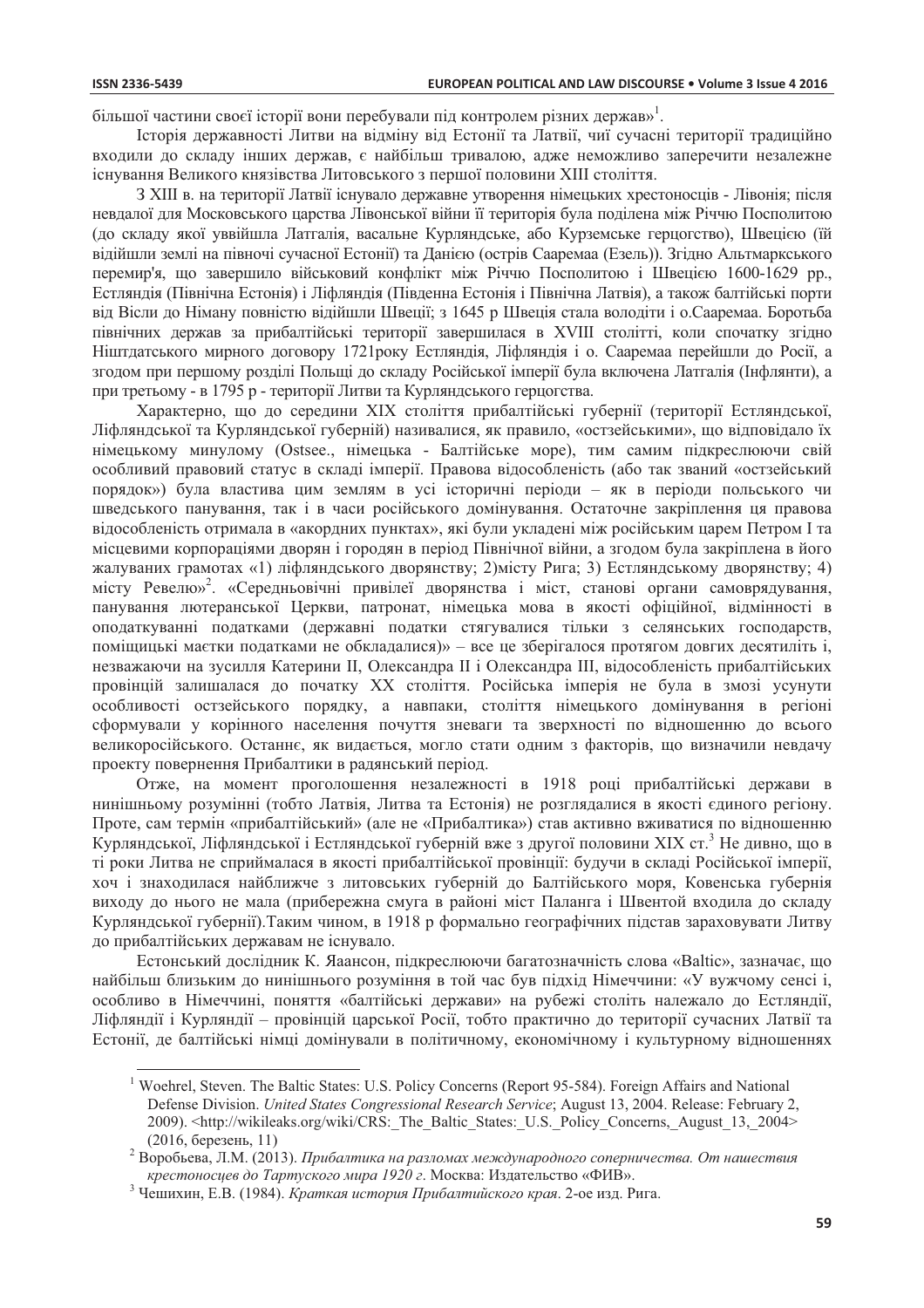століттями. Тобто, на той час концепція балтійських країн з Естонії, Лівонії і Курляндії, Литву до себе не включала. Наслідком цього була точка зору творців Балтійського герцогства в 1918 році: на їхню думку, Литва була чимось відмінним від балтійських держав»<sup>1</sup>.

Цікавим є дослідження Королівського інституту міжнародних відносин, заснованого в 1920 році, який в 1938 році опублікував книгу про держави Балтії. В цій книзі зазначалося, що Латвії та Естонія перебували на більш просунутій стадії свого розвитку в порівнянні з Литвою. На додачу, проблеми зовнішньої та внутрішньої політики були аж ніяк не тотожні в трьох країнах. Проте, в книзі все ж існувала думка, що існують певні чинники в ситуації кожної з трьох держав, які повинні зв'язати їх між собою в свідомості зовнішнього, і в деякій мірі, навіть у своїй власній свідомості. В основному більшість глав цього дослідження було присвячено економіці та готувалися для британського Департаменту інформації, тому спільними особливостями здебільшого вважалися економічний розвиток та співпраця в цій сфері<sup>2</sup>.

Сучасне уявлення про Прибалтику в складі всіх трьох держав як єдиного регіону почало формуватися саме в міжвоєнні роки під впливом радянського підходу. В СРСР їх сприймали як частину антирадянського «санітарного кордону», економічно і політично орієнтованого на Захід, який діяв в інтересах Франції, Великобританії та пізніше Німеччини. Хоча слід зазначити, що, наприклад, радянський історик К. Почс, який досліджував цей регіон вже в повоєнний час, розглядав також і Фінляндію як частину прибалтійського «санітарного кордону»<sup>3</sup>.

З початком Другої світової війни і радянські, і західні (в першу чергу, британські та американські) політики та експерти почали розглядати післявоєнний шлях Латвії, Литви і Естонії в рамках поняття «держави Балтії» або «Прибалтика», тобто в якості єдиного регіону зі специфічними, притаманними тільки йому якісними характеристиками.

У повоєнний час ставлення до держав Балтії як до єдиного регіону зберігалося. У радянській суспільній свідомості поняття «Прибалтика» вже не лише чітко співвідносилося з територіями Латвії, Литви та Естонії (поширювалося воно в ті роки і на Калінінградську область, що входила в склад Прибалтійського військового округу), а й виокремлювало якісні особливості даного регіону більш високий рівень економічного розвитку та добробуту, близькість до Європи та Заходу в цілому. Звідси виникає відоме уявлення про Прибалтику як про «радянську Європу», а конотація «передова» в сприйнятті Прибалтики багатьма вихідцями «сучасна», «просунута», пострадянського простору збереглася до сьогодні, і, звичайно, небезпідставно.

Так, наприклад, на думку російського соціолога Р.Х.Сімоняна «народне господарство прибалтійських республік відрізнялося диверсифікованою виробничою структурою: багатогалузева промисловість з великою питомою ваги наукомістких виробництв і розвиненою інфраструктурою, найбільш рентабельне в країні сільське господарство, щільна мережа комунікацій «. Окрім того, «Прибалтика, з моменту проведення економічних реформ в СРСР початку 1960-х років, була ідеальним і беззмінним полігоном для проведення економічних експериментів, випробування нових методів управління господарським механізмом і впровадження різних нововведень. У середовищі радянських управлінців і економістів за Прибалтикою закріпилася стійка репутація економічної лабораторії і досвідченого виробництва»<sup>4</sup>.

Не можна залишити поза увагою і старання балтійських емігрантів, які прикладали титанічні колективні зусилля з подолання ізоляції трьох країн, які перебували на той час в складі СССР. Як результат було опубліковано декілька журналів за межами Радянського Союзу (у1940 році Бюром у справах Естонії, Латвії та Литви був заснований журнал Revue Celtique (журнал «Балтійський огляд» опубліковувався в Стокгольмі в період між 1945 і 1949 роками) та засновано Балтійський університет в Гамбурзі.

Згодом, у 1968 році в США засновано Асоціацію щодо покращення становища балтійських лержав та опублікувано журнал «Балтістіка», в якому з 1972 року лослілники-емігранти з Естонії,

 $<sup>1</sup>$  Jaanson, K. (2001). The Baltic Sea region in international relations of the twentieth century: The seminal</sup> nature of the interwar period. Journal of Baltic Studies, Volume 32, No.3, 267-288.

 $\overline{c}$ Sonoko Shima. Dimensions and Geopolitical Diversity of the Baltici: Then and Now. <https://srch.slav.hokudai. ac.jp/coe21/publish/no15 ses/04 shima.pdf>

Почс, К.Я. (1985). Санитарный кордон. Прибалтийский регион и Польша в антисоветских планах английского и французского империализма (1921-1929гг.). Рига: Зинатне.

Симонян, Р.Х. (2005). Россия и страны Балтии. 2-е изд., доп. Москва: Институт социологии РАН, 29-30.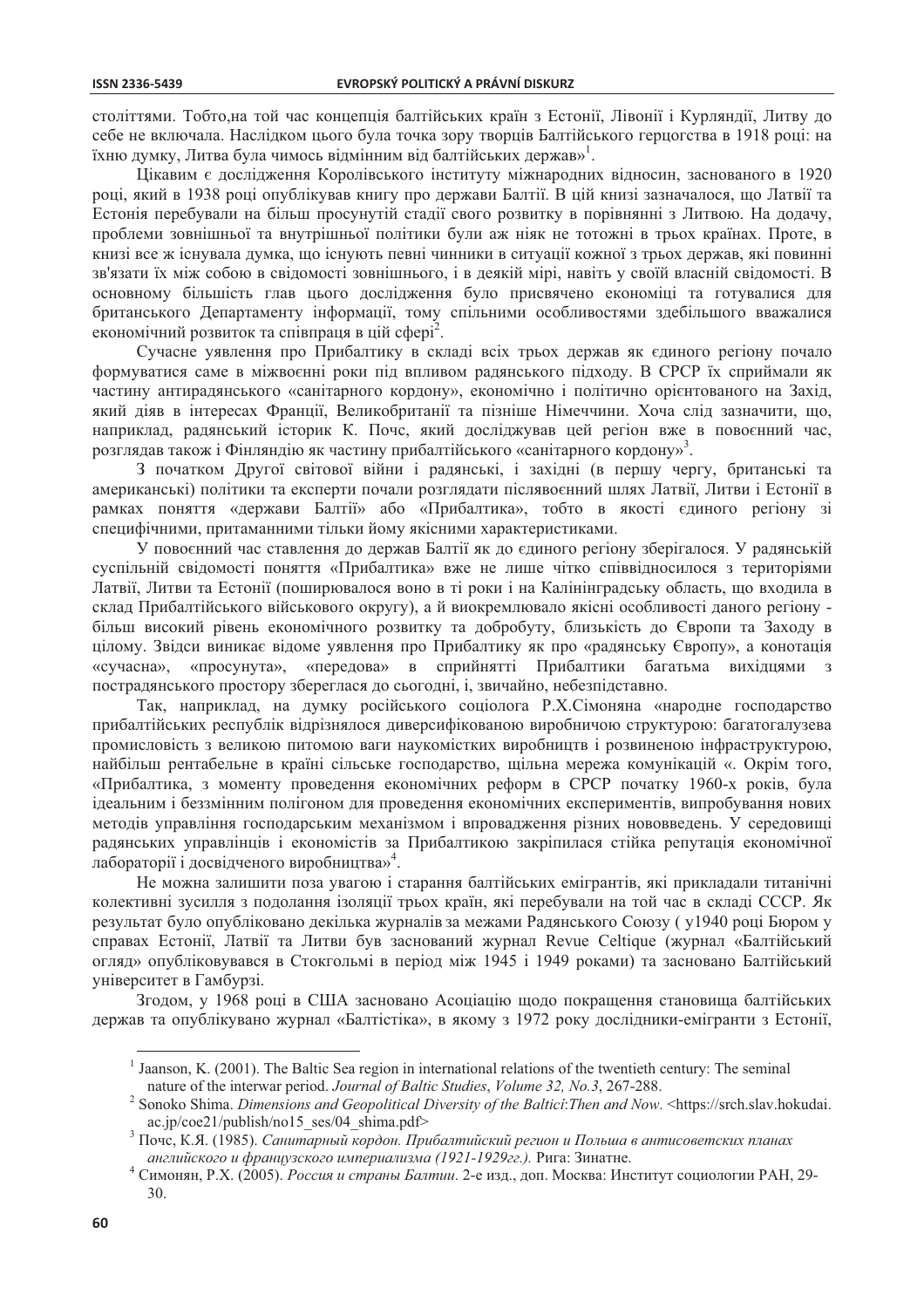Латвії та Литви лрукували свої статті та лослілження про ситуацію в прибалтійських лержавах та їх поточне становище. Такого роду балтійські дослідження мали широкий вплив не тільки в США, а й на території Швеції, Австралії. У західній науковій і публіцистичній літературі, як і в масовому сприйнятті, прибалтійські республіки (саме тоді остаточно укорінився термін «Baltic states») розглядалися як «органічна частина Заходу, «викрадена» Радянським Союзом». Схожі настрої існували і в середовищі інтелектуальної та політичної еліти в самих Латвії, Литви та Естонії.

Вагомим внеском у формування сприйняття балтійських держав як єдиного цілого була публікація у 1970 році книги «Історія держав Балтії» німецьким істориком Георгом фон Раухом. Балтійські німці історично розглядали Балтію як балтійську провінцію або Baltikum. Публікація цієї книги означала, що балтійські німці почали розуміти та визнавати реальність терміну «держави Балтії» по-новому, що було своєрідним проривом та стало однією з передумов розвитку поняття «Балтії» в подальшому<sup>1</sup>.

Боротьба прибалтійських республік за незалежність наприкінці 1980-х-початку 1990-х рр. дала новий імпульс ідеї прибалтійської єдності. Це було пов'язано з проведенням «балтійського шляху» символічної акції, яка відбулася 23 серпня 1989 року, підчас якої жителі Литовської, Латвійської та Естонської РСР вишикувалися в живий ланцюг, що простягнувся майже на 600 км і з'єднав три прибалтійські столиці. Рішення про її проведення в зв'язку з 50-річчям підписання Договору про ненапад між Радянським Союзом і Німеччиною було прийнято 12 серпня 1991 року на засіданні в Цесісі тоді ще напівофіційною Балтійською Радою<sup>2</sup>. Ця акція стала символом єдності і взаємної підтримки прибалтійських народів, в першу чергу на шляху до суверенітету. Після здобуття незалежності країнами Балтії в 1991 році це поняття «балтійський шлях» стали нерідко вживати маючи на увазі субрегіональну інтеграцію на просторі колишньої радянської Прибалтики, а також особливості долі народів, що населяють Латвію, Литву та Естонію, єдність їх минулого, ініціативи сьогодення і перспективи майбутнього.

Вже після здобуття омріяної незалежності та суверенності своїх просторів три прибалтійські держави продовжують залишатися єдиним простором для міжнародної спільноти. У 2000-их роках цей образ був підкріплений високими і стабільними темпами зростання всіх трьох економік, внаслідок чого про Латвію, Литву та Естонію заговорили навіть як про «балтійських тигрів « (за аналогією з економіками Південно-Східної Азії), адже протягом цього періоду часу вони показували найвищі темпи приросту економіки та добробуту загалом не тільки серед країн пострадянського простору та Центральної і Східної Європи, а й Європейського Союзу<sup>3</sup>.

Втім, ідея єдності залишає за собою і шквал негативних коментарів, висловлюючись про неї як про пережиток минулого, який на сьогоднішній день існує лише на рівні риторичної, а не реальною зовнішньої політики. Хоча в засобах масової інформації та науковому дискурсі зберігається традиційне ставлення до Прибалтики (або держав Балтії) як до єдиного регіону в складі трьох держав, все ж існує ряд політиків і експертів( в тому числі і місцевих), які піддають такий підхід критичній оцінці. Зокрема, вельми скептично з приводу майбутнього такої єдності балтійських держав висловився в мемуарах А. Бразаускас, перший Президент незалежної Литви: «Балтійські держави щиро дружили і довірливо шепотіли ще в роки окупації СРСР. Відчувши надію свободи, робили це вже відкрито і дуже інтенсивно. Лідери національних визвольних рухів пілтримували один одного і узгоджували свої дії ... Всіх об'єднував спільний інтерес - звільнення. Солідарність була додатковою силою. Однак після досягнення мети інтереси розділилися. Ті ж інтереси навіть стали причиною конкуренції, особливо коли західні політики та представники міжнародних організацій заговорили про те, що одна із балтійських держав розвивається швидшими темпами аніж інша, що двері в європейські і трансатлантичні структури можуть відкритися не для всіх трьох держав одночасно. Тоді почалося не тільки здорове змагання, а й певна скритність; не соромилися навіть голосно сказати, що ми краще, а от сусіди відстають»<sup>4</sup>.

Ряд експертів також критично оцінює реальність збереження ідеї прибалтійського єдності. Наприклад, литовський історик Ч. Ішкаускас пише: «Естонські журналісти ще в радянські часи

 $^1$  Sonoko Shima. Dimensions and Geopolitical Diversity of the Baltic: Then and Now. <https://srch.slav.hokudai.  $ac.jp/ce21/public/no15$  ses/04 shima.pdf>

 $\overline{c}$ Batūra, R. (2009). *I laisvę Baltijos keliu. 1989-2009* (Lietuvos laisvės kovų vietos. III knyga. Pilietinio patriotinio ugdymo medțiaga). Vilnius.

Baltic Tiger. Lithuania Has The Fastest-Growing Economy in Europe. The Economist. <http://www.economist. com/node/1929205?Story ID=E1 TJNJNDV> (2016, травень, 22).

Бразаускас, А. (2002). Пять лет президента. События. Воспоминания. Мысли. Москва: ЗАО «УНИПРИНТ».